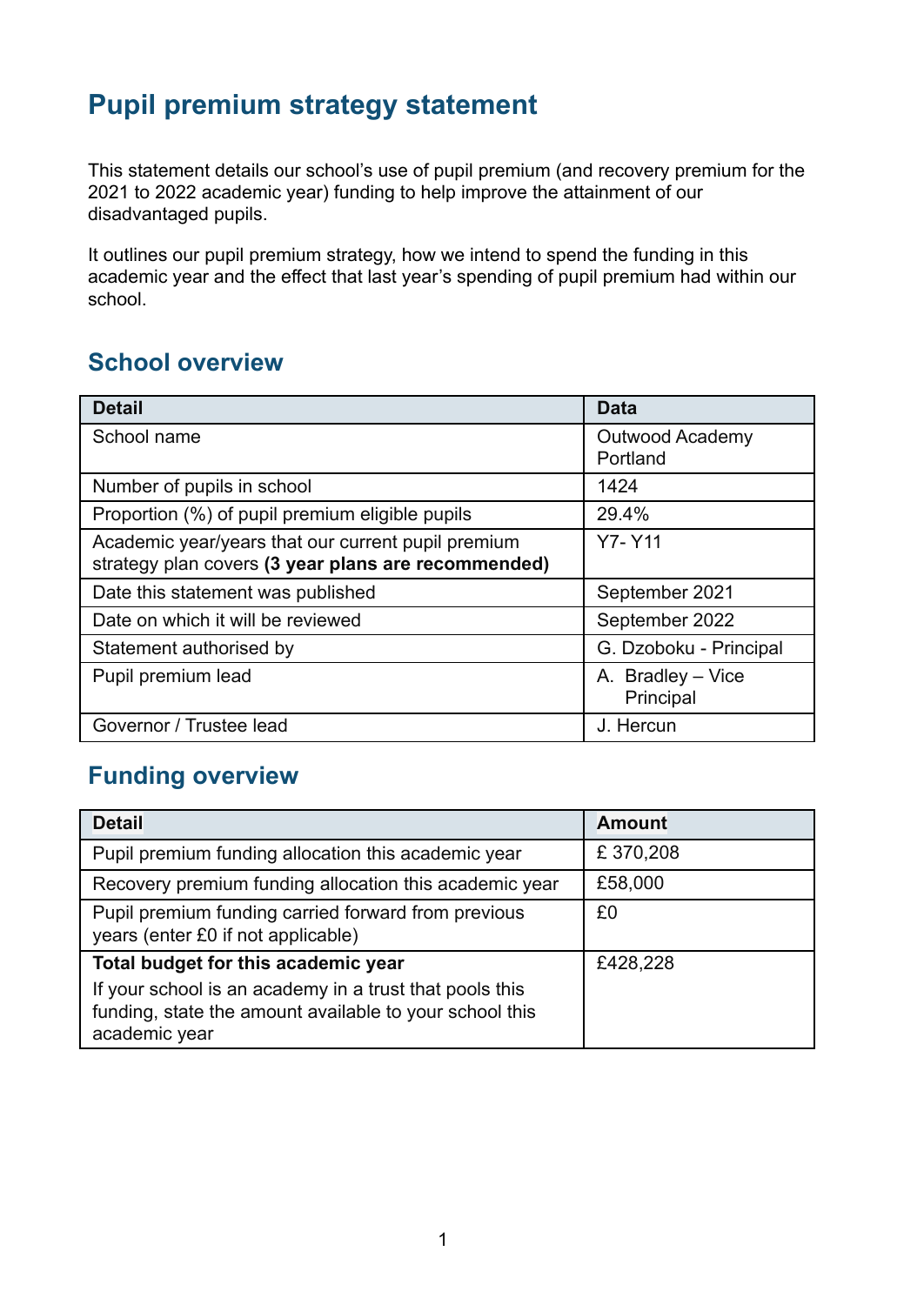# **Part A: Pupil premium strategy plan**

### **Statement of intent**

*At Outwood Academy Portland, many disadvantaged students enter KS3 with poor literacy and numeracy skills which impacts on their ability to access the wider curriculum. Attendance figures also identify how these students struggle to attend school regularly. Due to Covid-19 there are increasing concerns that the gap could widen for many disadvantaged students due to the lack of face-to-face teaching; this has also had an impact on many students' Social, Emotional and Mental Health (SEMH). This Pupil Premium strategy aims to ensure that any gaps in student knowledge is identified and all students are supported, both academically and holistically to achieve their full potential.*

## **Challenges**

This details the key challenges to achievement that we have identified among our disadvantaged pupils.

| <b>Challeng</b><br>e number | Detail of challenge                                   |
|-----------------------------|-------------------------------------------------------|
|                             | Poor literacy skills on entry to KS3.                 |
| 2                           | Poor numeracy skills on entry to KS3.                 |
| 3                           | Attendance and punctuality.                           |
| 4                           | Mental health and well-being.                         |
| 5                           | Gaps in learning due to school closures and Covid-19. |

### **Intended outcomes**

This explains the outcomes we are aiming for **by the end of our current strategy plan**, and how we will measure whether they have been achieved.

| <b>Intended outcome</b>                                                     | <b>Success criteria</b>                                                       |
|-----------------------------------------------------------------------------|-------------------------------------------------------------------------------|
| Student reading ages will increase.                                         | Analysis from Lexia and AR. Increase in<br>English results and P8 scores.     |
| Students' numeracy skills will increase.                                    | Increase in Maths results and P8<br>scores.                                   |
| Improved attendance.                                                        | Fewer students PA. Attendance of PP<br>closing the gap with national figures. |
| Student SEMH needs will be<br>well-managed and will not impact<br>learning. | Inclusion and enrichment data.                                                |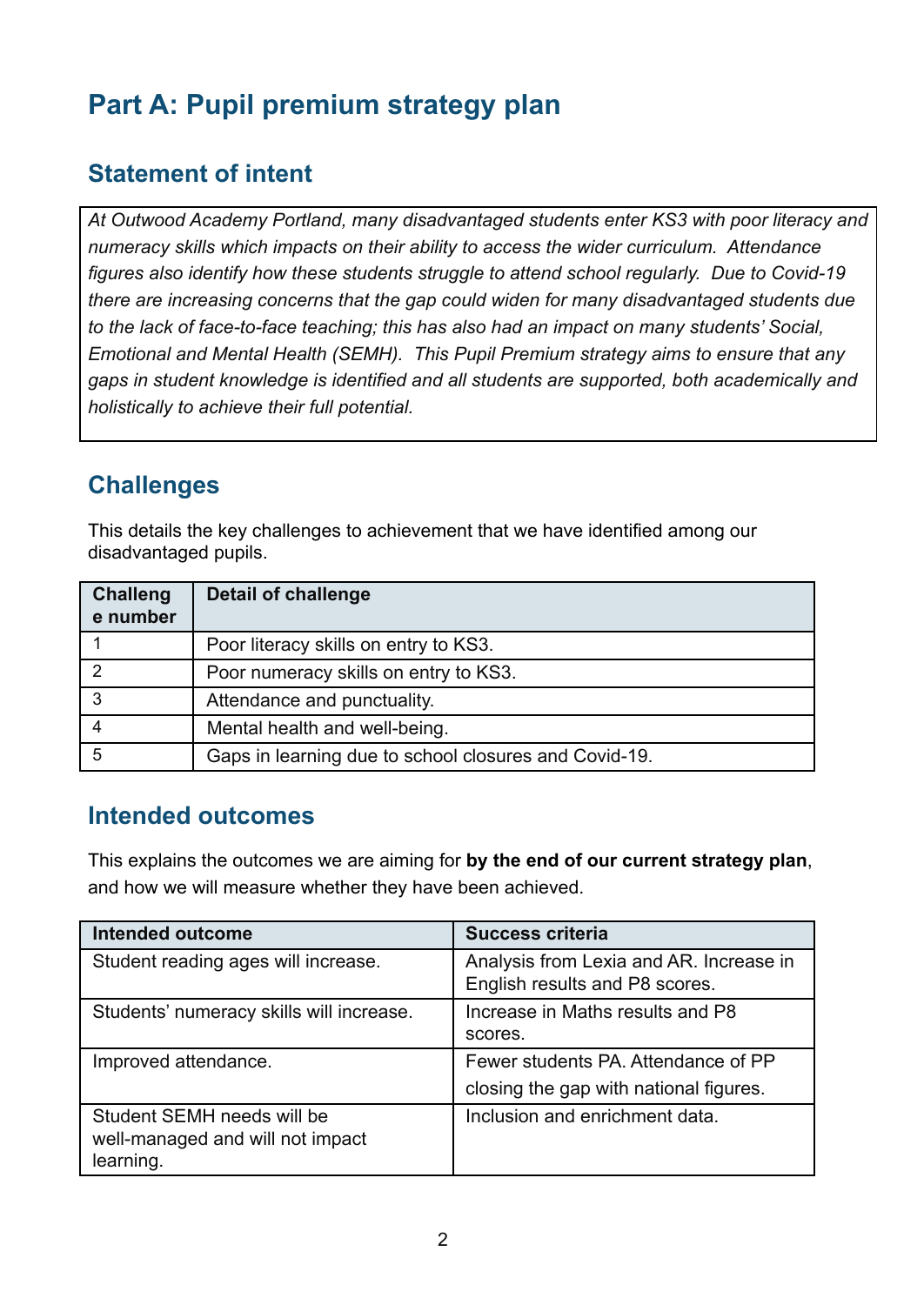| Students will be on track with their       | Praising Stars data for all years. |
|--------------------------------------------|------------------------------------|
| learning – especially literacy / numeracy. | Reading                            |

## **Activity in this academic year**

This details how we intend to spend our pupil premium (and recovery premium funding) **this academic year** to address the challenges listed above.

#### **Teaching (for example, CPD, recruitment and retention)**

Budgeted cost: £ *300,000*

| <b>Activity</b>                                                                                                   | <b>Evidence that supports this</b><br>approach                                                                                                                                                                                                 | <b>Challenge</b><br>number(s)<br>addressed |
|-------------------------------------------------------------------------------------------------------------------|------------------------------------------------------------------------------------------------------------------------------------------------------------------------------------------------------------------------------------------------|--------------------------------------------|
| Introduction of<br>'Learning Brilliance'<br>lessons for KS4<br>students.                                          | Research shows that students who<br>implement strategies delivered in the<br>learning brilliance curriculum see an<br>increase in progress and attainment.                                                                                     | 5                                          |
| Whole staff training of<br>'Learning Brilliance'<br>techniques to increase<br>student progress and<br>attainment. | Teacher CPD to enhance the<br>understanding of learning brilliance<br>strategies to ensure consistent progress<br>across the curriculum.                                                                                                       | 5                                          |
| <b>Enhanced online</b><br>teaching resources                                                                      | As students may still need to isolate if<br>they test positive or are identified as a<br>close-contact for someone who has<br>tested positive for Covid-19, it is<br>essential that they can still engage with<br>their learning when at home. | 5                                          |
| Ensure lessons are<br>differentiated to meet<br>the needs of all<br>learners.                                     | Lessons that are targeted to meet the<br>needs of all learners ensure that all<br>students can make progress. Students<br>will feel a sense of pride and<br>achievement and are more likely to<br>attend school regularly.                     | 5 and 3.                                   |
| Implementation of<br>specialist Teaching<br>Assistants (TAs) in<br>subject areas.                                 | TAs play an important role in supporting<br>students to achieve their full potential.<br>By increasing TA subject knowledge in<br>specialist areas, more intervention and<br>support can be given within the<br>classroom.                     | 1, 2 and 5.                                |

### **Targeted academic support (for example, tutoring, one-to-one support structured interventions)**

Budgeted cost: £ *88,000*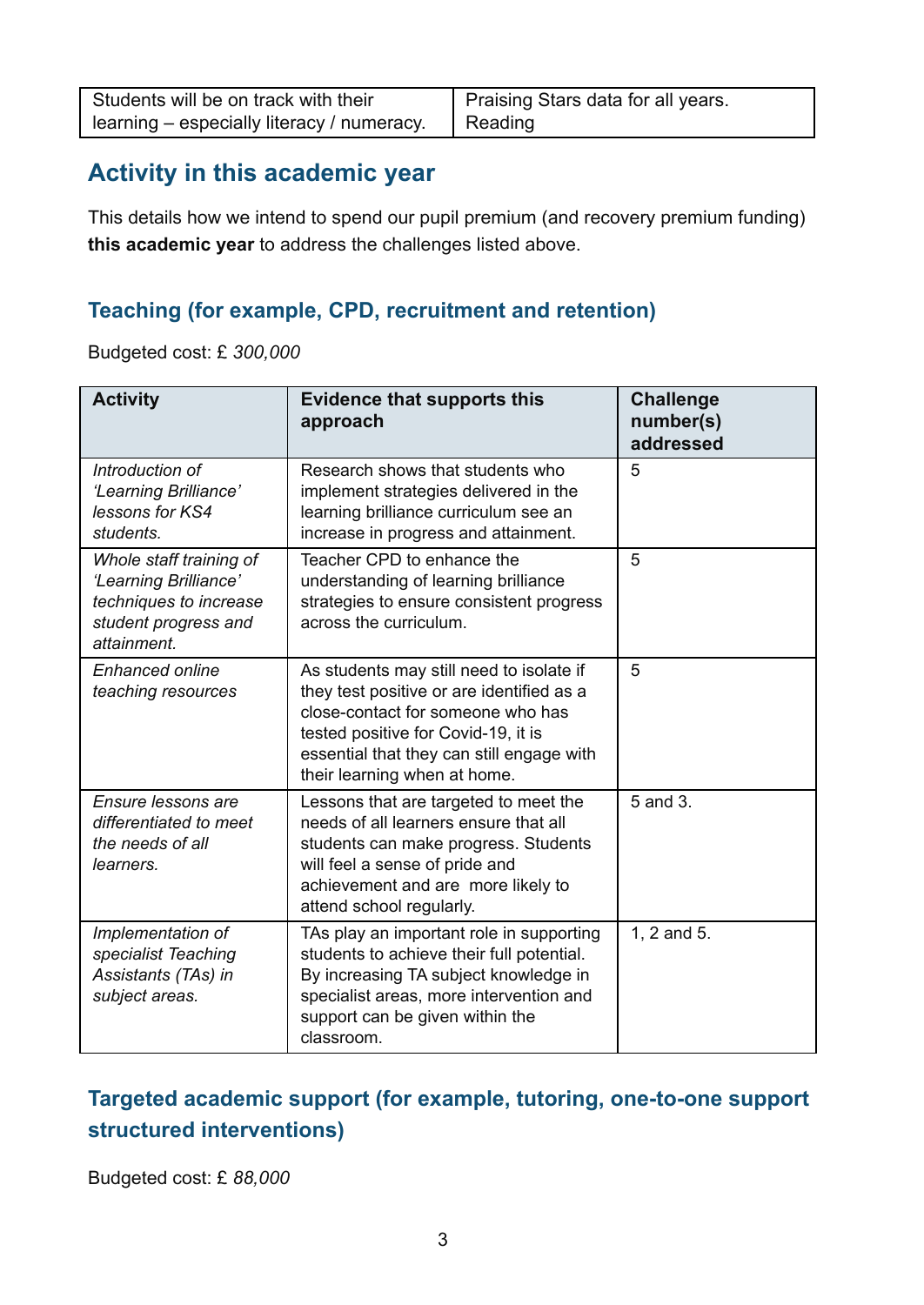| <b>Activity</b>                                                                                                                                                                                                                                                                                                                                                                                                                                                                          | <b>Evidence that supports this</b><br>approach                                                                                                                                                                                                                                                                                               | <b>Challenge</b><br>number(s)<br>addressed |
|------------------------------------------------------------------------------------------------------------------------------------------------------------------------------------------------------------------------------------------------------------------------------------------------------------------------------------------------------------------------------------------------------------------------------------------------------------------------------------------|----------------------------------------------------------------------------------------------------------------------------------------------------------------------------------------------------------------------------------------------------------------------------------------------------------------------------------------------|--------------------------------------------|
| <b>Accelerated Reader</b><br>Programme<br>Lexia<br><b>IDLS Programme and</b><br>Licences to support<br>dyslexic<br><b>PP</b> students<br>1:1 English Tutors                                                                                                                                                                                                                                                                                                                              | Students who enter KS3 with<br>below-average literacy skills struggle to<br>access the curriculum and struggle to<br>make optimum progress at GCSE.<br>Early intervention will increase students'<br>literacy skills and confidence.                                                                                                         | 1                                          |
| <b>Online Maths</b><br><b>Resource Hegarty</b><br><b>Maths</b><br><b>Numeracy Ninjas</b><br>1:1 Maths Tutors<br>Options Maths groups<br>at KS4<br>Level 3 Teaching<br><b>Assistants</b><br><b>Enrichment sessions</b><br><b>Holiday Packs to</b><br>support independent<br>learning<br><b>Revision guides</b><br><b>Provide Scientific</b><br>Calculator for all Y11<br>students<br>Uses of Director led<br>intervention activities<br>based on<br><b>Praising Stars and</b><br>RAG data | Students who enter KS3 with low<br>numeracy skills struggle to progress in<br>maths and other numeracy-based<br>subjects. Securing numeracy skills<br>increases student confidence.                                                                                                                                                          | $\overline{2}$                             |
| Careers Inc advice<br>Support enrichment -<br>individual music<br>lessons<br><b>Tailored Intervention</b><br>Programmes<br>provided through<br>The Bridge and PLC<br>- Anxiety and<br>Resilience as<br>well as curriculum<br>support and catch up<br><b>Peer Mentors</b>                                                                                                                                                                                                                 | Students who display difficulties with<br>their mental health and well-being often<br>find it difficult to engage in all aspects of<br>the curriculum and are often in receipt<br>of Academy sanctions which impacts on<br>attendance. Intervention is required to<br>support these students to become<br>resilient and successful learners. | 3 and 4.                                   |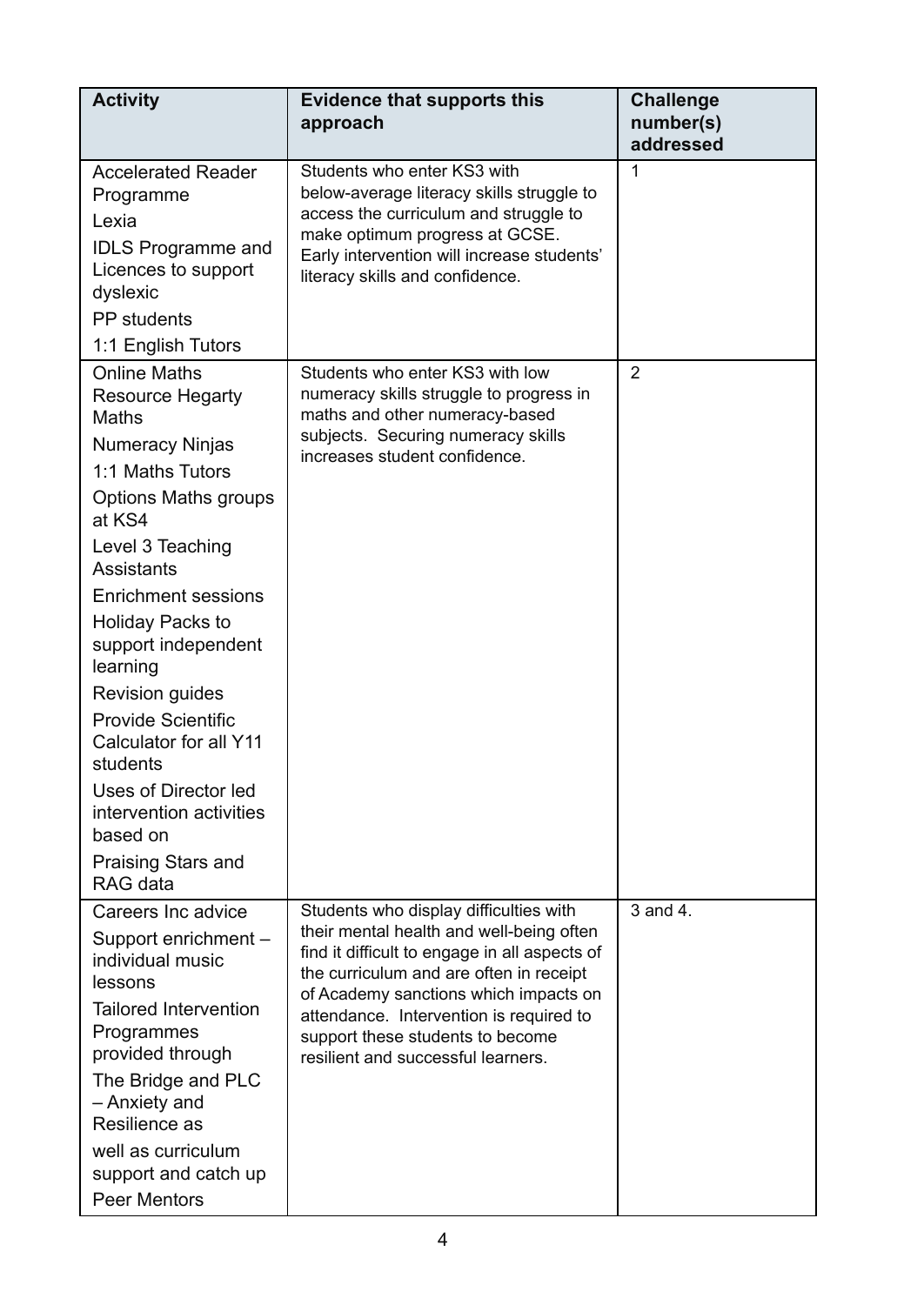| Second Chance<br>Initiative                                                                                                                                                                                                  | Equipping young people with the skills<br>they need to overcome social and<br>emotional barriers in their lives that are<br>holding them back from engaging in<br>education and reaching their full<br>potential. This model of intervention is<br>proven to have a positive impact on<br>outcomes for students such as reducing<br>negative behaviour points, increasing<br>attendance and reducing exclusions. | $3$ and $4$ |
|------------------------------------------------------------------------------------------------------------------------------------------------------------------------------------------------------------------------------|------------------------------------------------------------------------------------------------------------------------------------------------------------------------------------------------------------------------------------------------------------------------------------------------------------------------------------------------------------------------------------------------------------------|-------------|
| Targeted intervention<br>based on available<br>data<br><b>Monitoring Praising</b><br>Stars data for all year<br>groups<br>Reading Ages -<br><b>Accelerated Reader</b><br>Targeted intervention<br>through The PLC and<br>The | Students who have to isolate due to<br>Covid-19 often find it difficult to make<br>their expected level of progress when<br>studying at home. Interventions are<br>required to ensure that students are not<br>disadvantaged by these circumstances.                                                                                                                                                             | 5           |
| <b>Bridge</b>                                                                                                                                                                                                                |                                                                                                                                                                                                                                                                                                                                                                                                                  |             |

## **Wider strategies (for example, related to attendance, behaviour, wellbeing)**

Budgeted cost: £ *40,000*

| <b>Activity</b>           | <b>Evidence that supports this</b><br>approach                                                                                                                                                                    | <b>Challenge</b><br>number(s)<br>addressed |
|---------------------------|-------------------------------------------------------------------------------------------------------------------------------------------------------------------------------------------------------------------|--------------------------------------------|
| <b>Peer Mentoring</b>     | Peer mentoring has shown to increase<br>student aspirations, confidence, and<br>resilience Students who feel a greater<br>connection and sense of belonging to<br>the Academy have higher attendance.             | 3 and 4.                                   |
| <b>Breakfast Club</b>     | The establishment of breakfast clubs at<br>OAP has positively impacted student<br>attendance, confidence, and<br>self-esteem.                                                                                     | $3$ and $4$ .                              |
| <b>Attendance Support</b> | The employment of education welfare<br>and attendance officers supports<br>students and families to ensure that<br>they can attend school regularly.<br>Weekly attendance awards allow<br>students to be praised. | 3 and 4.                                   |

**Total budgeted cost: £370,000**